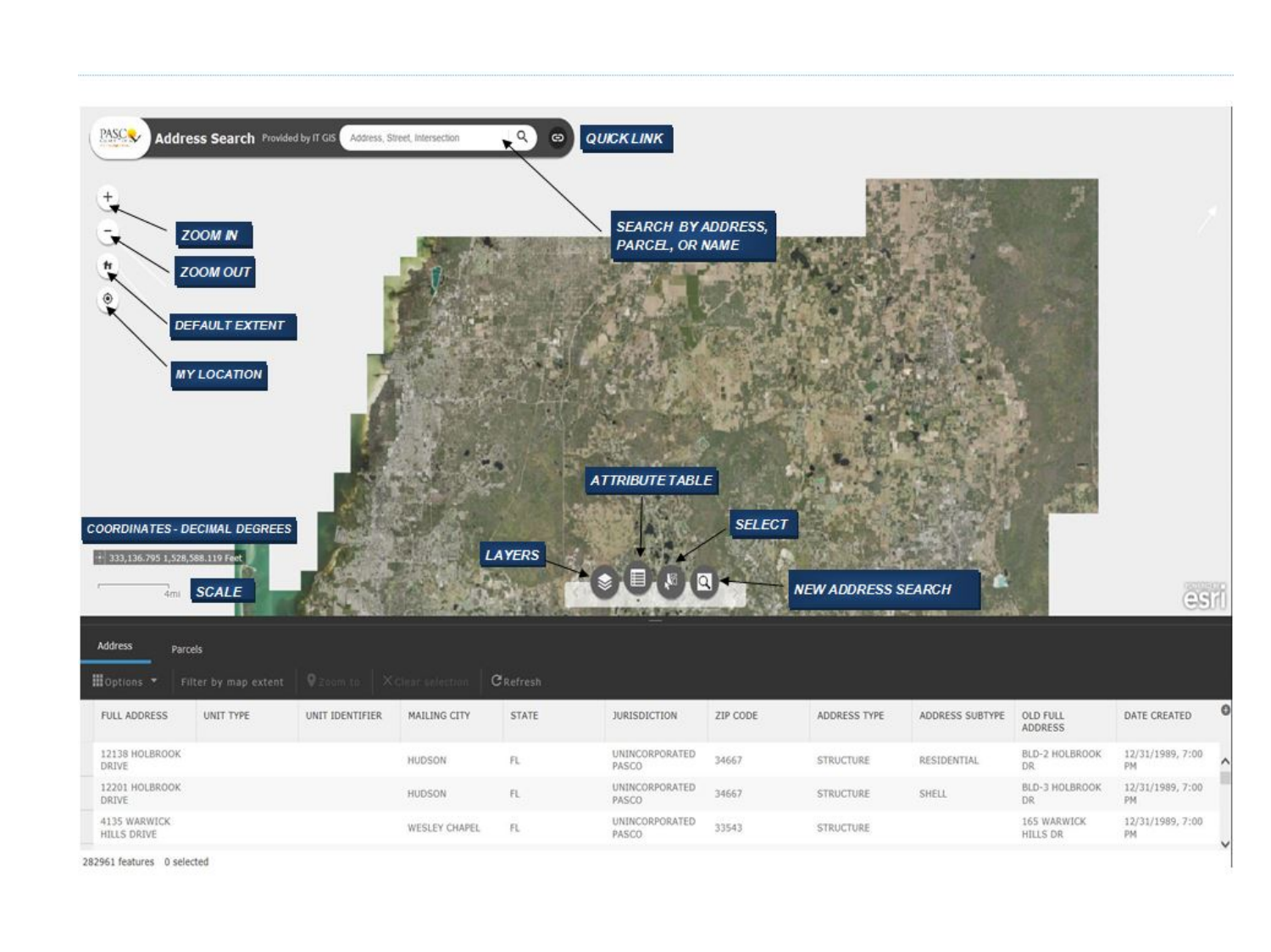#### **Using the Address Validation widget**

1. When you enter a place-name or a keyword in the search box, you see suggestions as you type. If you see an arrow in the search box, you can search on all sources, or click the arrow and choose a locator or layer from the drop-down list.

A pop-up appears at the location of the place-name or the feature and displays any available attribute information.

2. Click the ellipsis (… button under the low right of the pop up, a list of actions displays including adding or removing a marker from the map. If the Directions widget presents in the app, you can set Directions from Here or Directions to here to open the Directions widget automatically.

# **Search widget**

When you click on the search widget you will get a pop up box. In the date the address was created drop down please select the starting date you would like to begin seeing addresses that were assigned. Next in the Zip Code section you will get a drop down choice of zip codes that had addresses issued in your date range. ( Remember if you do not see your zip code appear that you are searching for no addresses were issued for that time frame). Next it will zoom the addresses selected.

# **Note:**

If a large number of addresses were issued the app cannot zoom to all points just the area. You will need to open the attribute table to a complete listing of all addresses issued.

# **Attribute Table widget**

The Attribute Table widget displays a tabular view of operational layers' attributes. It displays at the bottom of your web app and can be opened, resized, or closed. When more than one layer's attributes display, multiple tabs automatically generate in the attribute panel allowing you to switch among the attribute tables. You can use the widget's configuration window to specify the layer or layers to be included in the tabular view, the fields show, and whether the tabular view can be exported.

Layers from map services, feature services, and feature collections in the map are supported. The layers from map services and feature services require query capability to display in the table.

# **Use the Attribute Table widget**

The following options are available in the Attribute Table widget:

• Options to turn on and off the attribute table are as follows:  $\circ$  To turn it on, click the arrow button at the bottom of the map.

o To turn it off, click the arrow button at the top of the attribute table or click the X at the upper right of the table.

o Go to the Layer List menu and click View in Attribute Table.

• Select a record—Click a record in the table to select it and highlight the corresponding feature in the map with the color specified in the Attribute Table widget configuration window. Double-clicking a field in the selected record zooms to the feature on the map. Press the Shift or Ctrl key to select multiple records.

• Clear selections—Click the Clear Selection button to clear all selections.

• Zoom to selected features—Click Zoom to reset the map extent to center around selected features.

• Copy the field value—Double click the field value to highlight it, and right-click it to copy the value.

• Refresh—Click Refresh to refresh the table.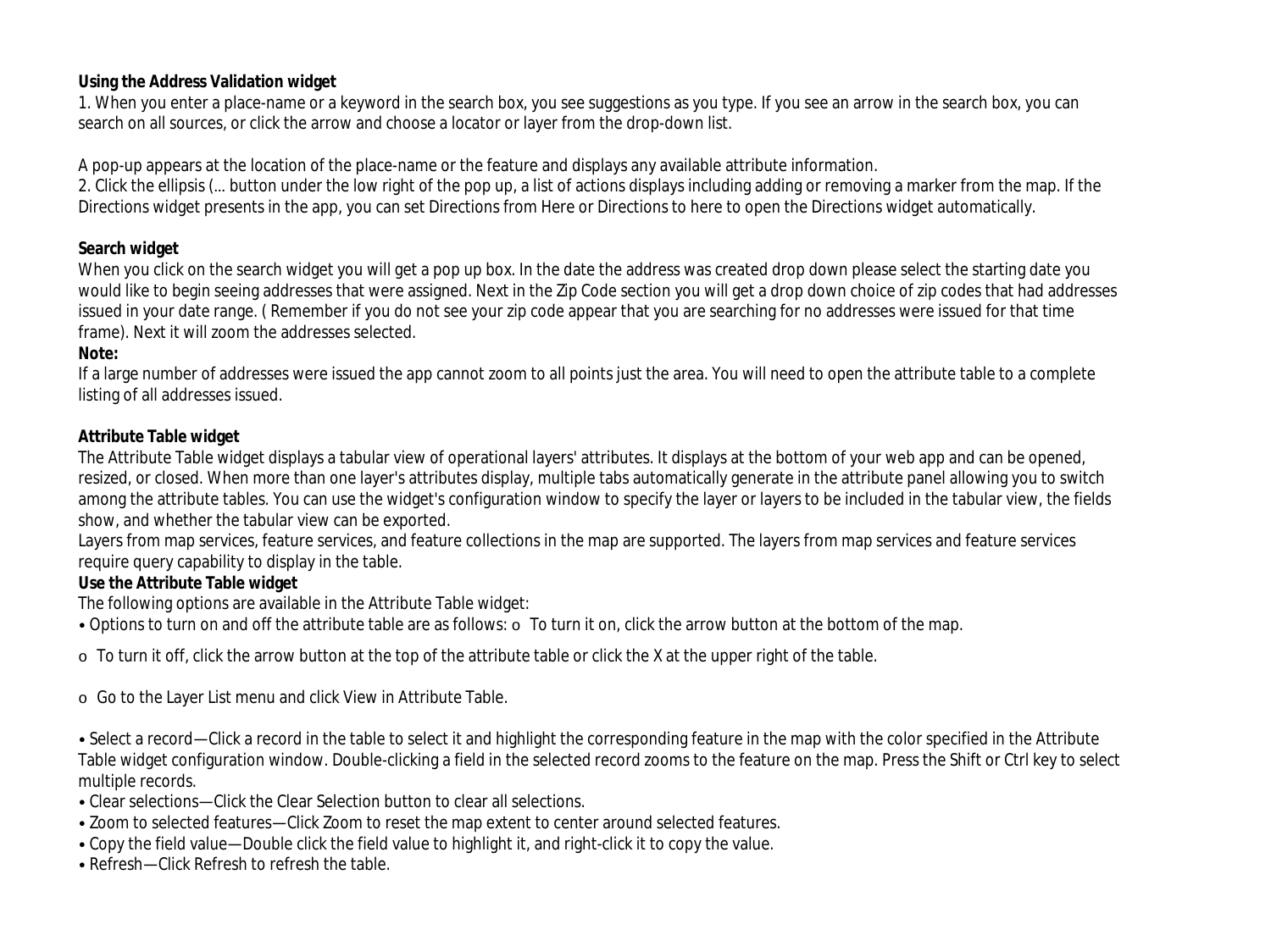• Sort a field—Click a field heading to sort the records by this field.

#### **Caution:**

To sort a field from the ArcGIS Server service, one of the following conditions must be met:

o The ArcGIS Server service has fewer features than the value of the MaxRecordCount property defined in the service.

o If the ArcGIS Server service has more features than the number value of MaxRecordCount, the ArcGIS Server version must be 10.3 or later, and properties for Supports OrderBy and Supports Pagination are set to true.

• Show or hide columns—Click the plus button on the right side of the attribute table panel to open the field visibility window. Check or uncheck the fields to set them to visible or invisible in the table.

- Number of selected records—Shown at the lower left of the table.
- Options are as follows: o Show Selected Records—Displays selected records.
- o Show Related Records—Displays related records if a selected record has a related table.
- o Filter—Filters records in the table.
- o Filter by Map Extent—Displays attributes for features within the current map extent.
- o Show or Hide Columns—Equivalent to clicking the plus button on the right side of the panel to set visibility for individual fields.

o Export to CSV—Exports the attributes to a CSV file. The x,y coordinates are included for the point feature layer and maintain the same spatial reference as the data regardless of the map projection. If records are selected, only the selected records are exported. If no records are selected, all the records are exported. To support this function, the Export Data property must be enabled for the corresponding feature service.

#### **Note:**

For a feature layer, the maximum number of records exported to a CSV file depend on the maxRecordCount property set in the service when published.

#### **Layer List widget**

The Layer List widget provides a list of operational layers and their symbols, and allows you to turn individual layers on and off. Each layer in the list has a check box that allows you to control its visibility. Layers with expansion arrows contain sublayers or subtypes.

The order in which layers appear in this widget corresponds to the layer order in the map. This widget provides functionality allowing you to change the order of layers in the map.

#### **Use the Layer List widget**

1. Click the Layer List widget in your app to display the layer list or table of contents window.

2. If the Show Legend option is checked, click an individual layer to show its symbols.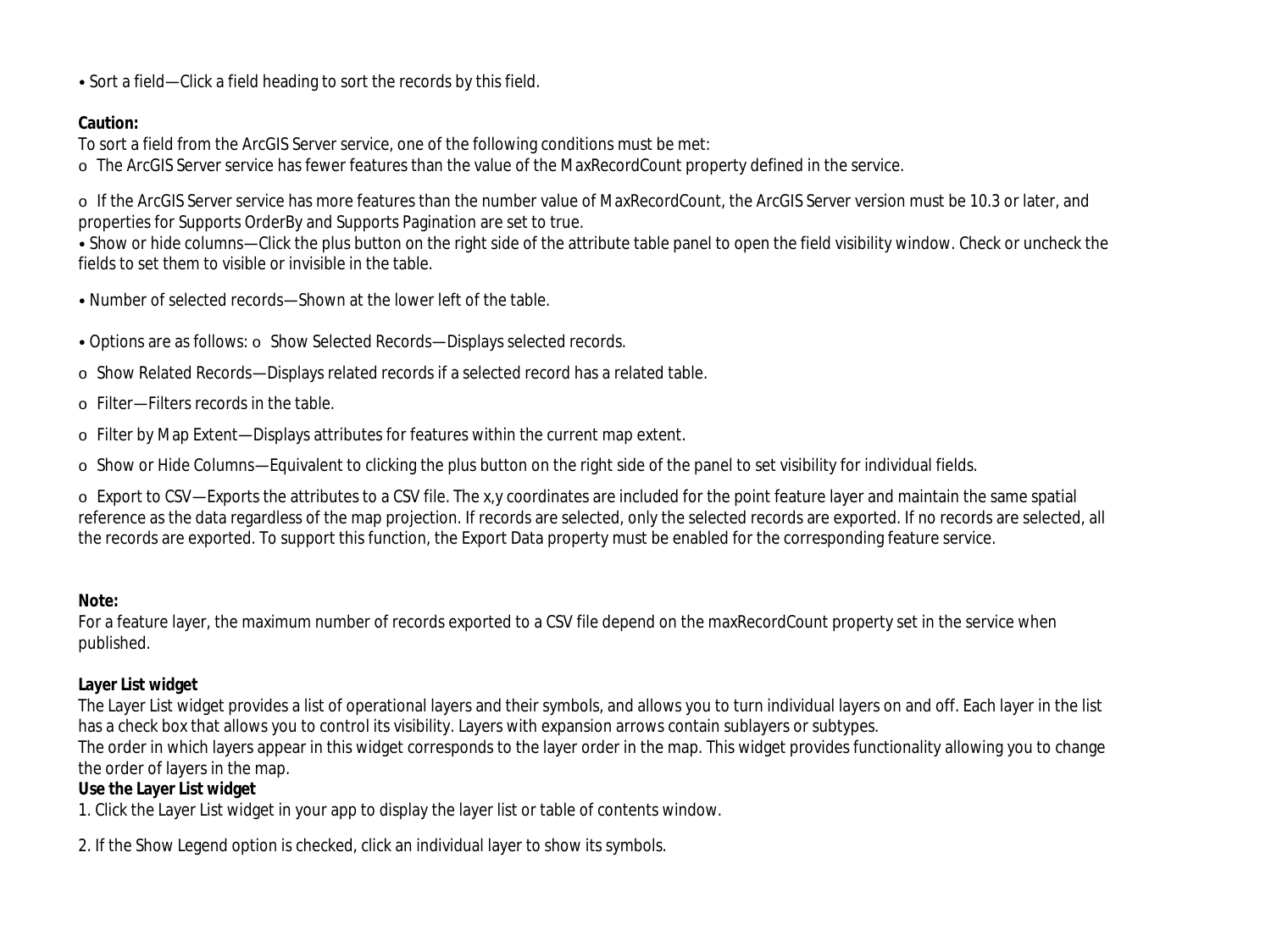3. Click the down arrow on the right side of a layer to display the layer menu with the following options: o Zoom To—Sets the map extent to the extent of the layer.

# **Layer List widget**

The Layer List widget provides a list of operational layers and their symbols, and allows you to turn individual layers on and off. Each layer in the list has a check box that allows you to control its visibility. Layers with expansion arrows contain sublayers or subtypes.

The order in which layers appear in this widget corresponds to the layer order in the map. This widget provides functionality allowing you to change the order of layers in the map.

# **Use the Layer List widget**

1. Click the Layer List widget in your app to display the layer list or table of contents window.

2. If the Show Legend option is checked, click an individual layer to show its symbols.

3. Click the down arrow on the right side of a layer to display the layer menu with the following options: o Zoom To—Sets the map extent to the extent of the layer.

o Transparency—Sets the transparency for the layer.

o Enable Pop-up/Remove

Pop-up—Enables or disables the pop-up for the feature layer. If a feature layer does not have a pop-up configured in the map, clicking Enable Pop-up shows all field values for the feature layer.

o Move up—Moves the layer one level up.

# **Note:**

This is for end users to re-order the layers in the app. The order of layers will not be persisted.

o Move down—Moves the layer one level down.

#### **Note:**

This is for end users to re-order the layers in the app. The order of layers is not persisted.

o Open attribute table—Opens the attribute table for the feature layer.

o Description/Show Item Details—Opens the service description or the item details page for the service if the item associated with the layer is available.

4. Click the Control all layers button to control the behavior of the layers in the list. You can turn the layers on or off , and expand or collapse the layers. Alternatively, you can use keyboard shortcuts to do the same. Press Ctrl and click the layer check box to turn on or off the layers in the same level. Press Ctrl and click the arrow to expand or collapse layers in the same level.

5. Layers in the list are unavailable when zoomed out of their visible ranges.

6. Click the close button to close the Layer List window.